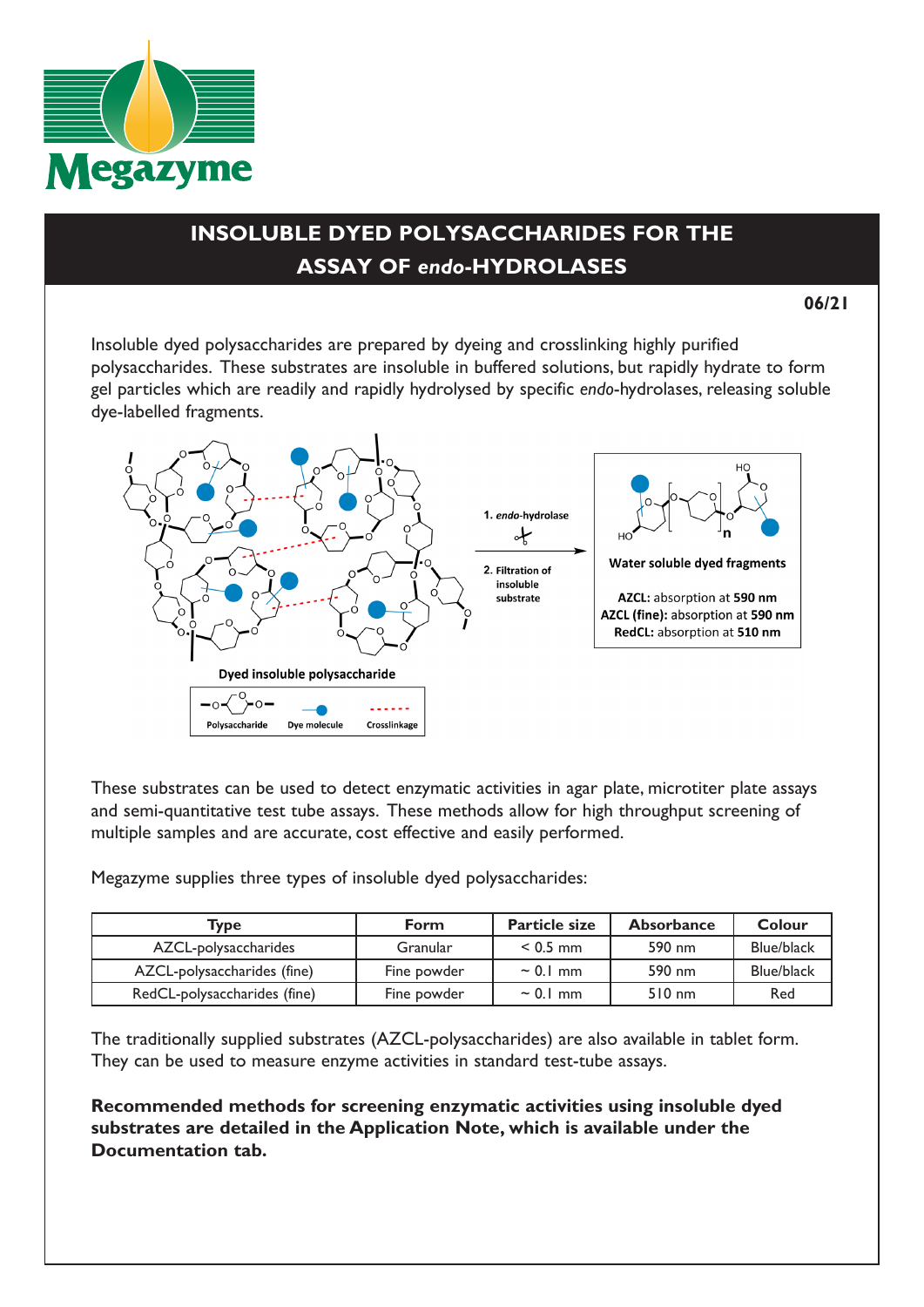## **SUBSTRATES, APPLICATIONS and SUGGESTED BUFFER**

| <b>SUBSTRATE</b>                                                                        | CAT. NO.                                            | <b>ENZYME</b>                   | <b>BUFFER</b>         |         |                  |
|-----------------------------------------------------------------------------------------|-----------------------------------------------------|---------------------------------|-----------------------|---------|------------------|
| AZCL-Amylose                                                                            | <b>I-AZAMY</b>                                      | $\alpha$ -Amylase<br>(Fungal)   | Na acetate,           | 100 mM, | pH 4.4.          |
| AZCL-Barley β-Glucan                                                                    | <b>I-AZBGL</b>                                      | Malt $\beta$ -Glucanase         | Na acetate,           | 25 mM,  | pH 4.5.          |
| AZCL-HE-Cellulose                                                                       | <b>I-AZCEL</b>                                      | endo-Cellulase (Trichoderma)    | Na acetate,           | 25 mM,  | pH 4.5.          |
| AZCL-Pachyman<br>AZCL-Curdlan                                                           | <b>I-AZPAC</b><br><b>I-AZCUR</b>                    | endo-1,3- $\beta$ -Glucanase    | Na acetate,           | 50 mM,  | pH 6.0.          |
| AZCL-Arabinan (Debranched)                                                              | <b>I-AZDAR</b>                                      | endo-1,5- $\alpha$ -Arabinanase | Na acetate,           | 50 mM,  | pH 4.0.          |
| AZCL-Dextran                                                                            | <b>I-AZDEX</b>                                      | endo-1,6- $\alpha$ -Dextranase  | Na acetate.           | 50 mM.  | pH 5.0.          |
| AZCL-Galactomannan                                                                      | <b>I-AZGMA</b>                                      | endo-1,4-β-Mannanase            | Na acetate,           | 50 mM,  | pH 4.5.          |
| AZCL-Galactan (Potato)                                                                  | <b>I-AZGLP</b>                                      | endo-1,4-β-Galactanase          | Na acetate.           | 25 mM,  | pH 4.3.          |
| AZCL-Chitosan                                                                           | <b>I-AZCHAN</b>                                     | Chitosanase                     | Na acetate,           | 50 mM.  | pH 5.0.          |
| AZCL-Pullulan                                                                           | <b>I-AZPUL</b>                                      | Malt Limit-dextrinase           | Na maleate.           | 100 mM, | pH 5.5.          |
| AZCL-Xyloglucan (Tamarind)                                                              | <b>I-AZXYG</b>                                      | endo-Cellulase (Trichoderma)    | Na acetate,           | 25 mM,  | pH 4.5.          |
| AZCL-Xylan (Beechwood)<br>AZCL-Arabinoxylan (Wheat)<br>AZCL-Arabinoxylan (Wheat) (fine) | <b>I-AZXBE</b><br><b>I-AZWAX</b><br><b>I-AZWAXF</b> | endo-1,4-B-Xylanase             | Na acetate,           | 25 mM,  | pH 4.7.          |
| AZCL-Casein<br>AZCL-Collagen                                                            | <b>I-AZCAS</b><br><b>I-AZCOL</b>                    | endo-Protease                   | Na phosphate, 100 mM, |         | pH 7.0.          |
| AZCL-Rhamnogalacturonan I                                                               | <b>I-AZRHI</b>                                      | Rhamnogalacturonan              | Na acetate.           | 50 mM,  | $pH 4.5$ (or 8). |

hydrolase and lyase